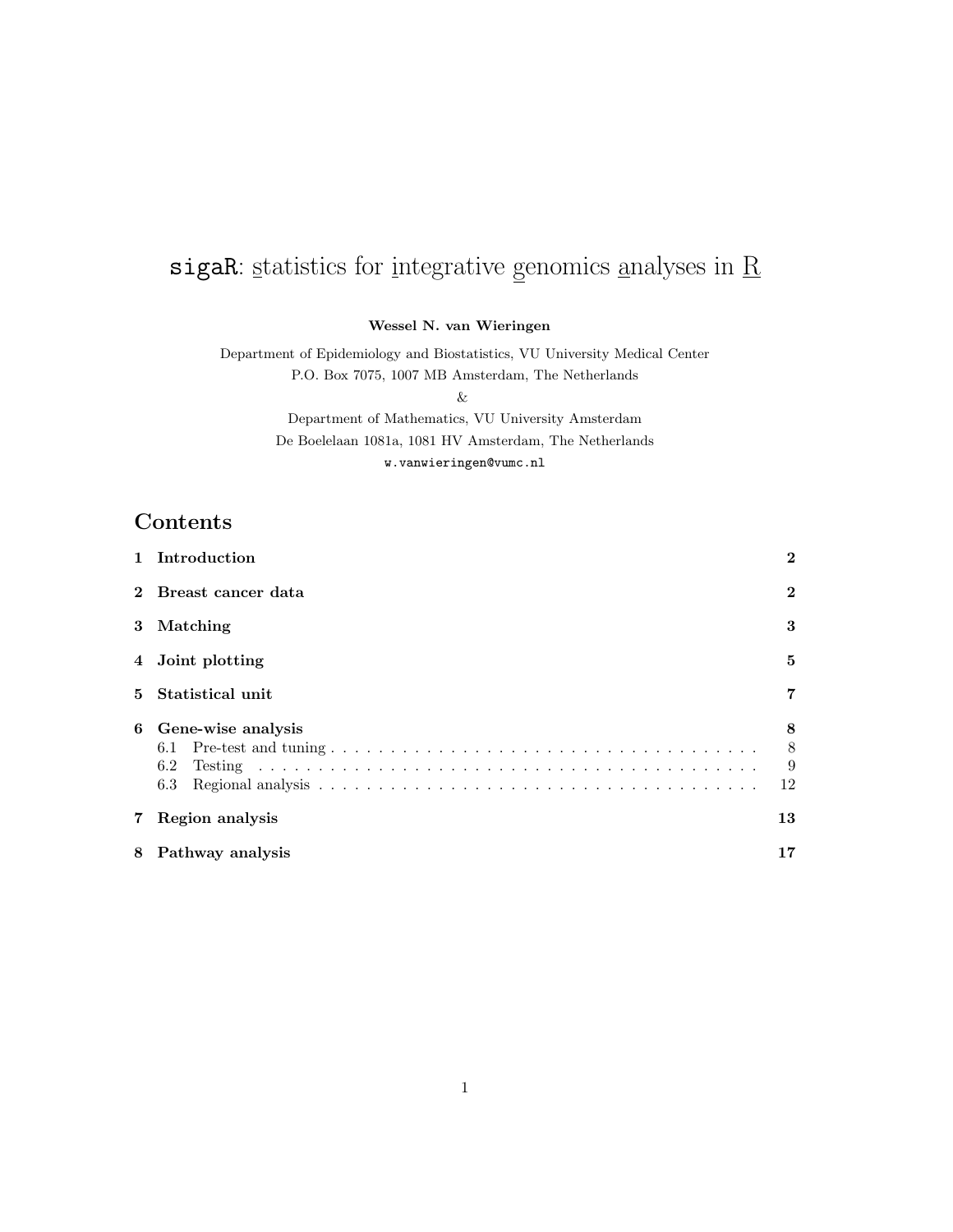# 1 Introduction

This vignette shows the use of the sigaR package. The following features are discussed in some detail:

- $\bullet$  the matching of features from different genomic platforms of Van Wieringen et al. (2012a),
- $\bullet$  the detection of the cis-effect of DNA copy number on gene expression levels as proposed by Van Wieringen and Van de Wiel (2009),
- $\bullet$  the fitting of the random coefficients model described in Van Wieringen *et al.* (2010) and the assessment of significance of its parameters, and
- $\bullet$  the study of genomic entropy within gene sets, as done in Van Wieringen *et al.* (2011a).

These are illustrated on a small example data set, which is introduced first.

# 2 Breast cancer data

The breast cancer data set of Pollack et al. (2002) is available at http://www.pnas.org. Pollack et al. (2002) used the same cDNA microarrays to measure both DNA copy number and gene expression of 41 primary breast tumors. Pre-processing is done as detailed in Van Wieringen and Van de Wiel (2009), where the same data set is analyzed. Here, for completeness, the preprocessing is briefly described. The pre-processing of the DNA copy number data consists of removal of clones with more than 30% missing values, imputation of remaining missing values using the k-nearest neighbor method (Troyanskaya et al, 2001), mode normalization, segmentation using the CBS method of Olshen et al. (2004), and calling using CGHcall of Van de Wiel et al. (2007). The gene expression data are within-array median normalized. After pre-processing, only data from chromosome 16 is maintained and included in the sigaR-package.

Load the full Pollack breast cancer data:

- > library(sigaR)
- > data(pollackCN16)
- > data(pollackGE16)

The code above loads a cghCall and ExpressionSet object containing annotated DNA copy number and gene expression data, respectively.

Each of the pre-processing steps yields a different data set: normalized data, segmented data, and (hard or soft) called data. There appears to be little consensus on which should be used for down-stream (integrative) analysis. The methods, whose implementation is illustrated below, vary in the type of pre-processed DNA copy number data used. This reflects our own varying opinion on the matter. See Van Wieringen et al.  $(2007)$  or Van de Wiel et al.  $(2011)$  or for a more elaborate discussion on the type of DNA copy number data to use for downstream analysis.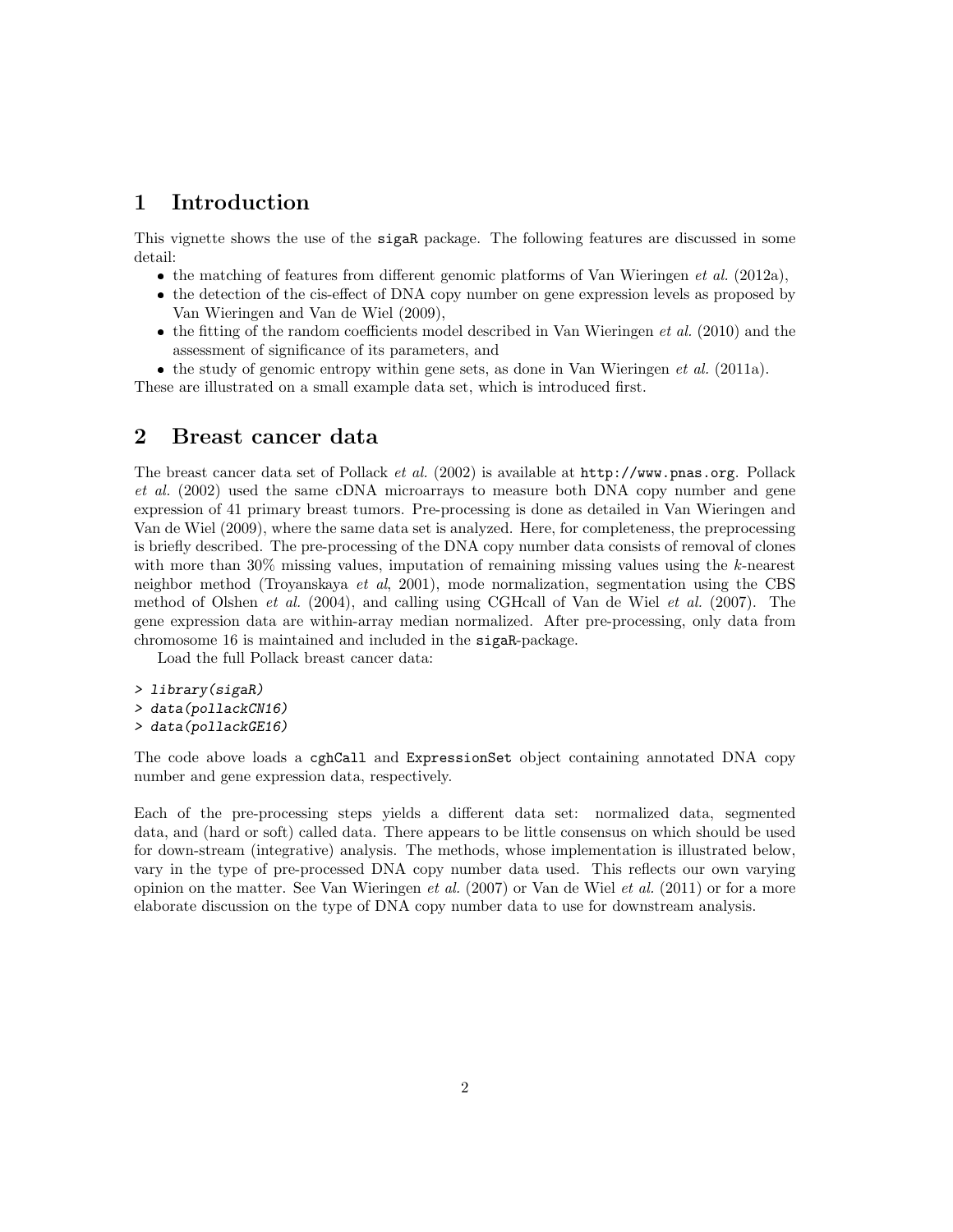# 3 Matching

The first step of an integrative analysis often comprises of the matching of the features of the platforms involved. For the matching of array CGH and gene expression data, the objective is to assign the appropriate DNA copy number to each feature on the gene expression array. Note this is not the same as to reproduce the matching produced by, say, Ensemble. In order to do the matching chromosome, start and end base pair information of the features of both platforms needs to be included in the cghCall- and ExpressionSet-object. The function matchCGHcall2ExpressionSet is tailor-made for the matching of DNA copy number and gene expression data stored in cghCalland ExpressionSet-objects, and provides three types of matching. The function matchAnn2Ann provides other ways of matching. Details of all matching methods incorporated in the sigaRpackage are described in Van Wieringen et al. (2012a).

The DNA copy number and gene expression data of the breast cancer data set included in the package have been generated on the same platform. Hence, features need not be matched, i.e., they are already matched. For the sake of illustration we will pretend they are not.

Order the cghCall- and ExpressionSet-objects genomically:

```
> pollackCN16 <- cghCall2order(pollackCN16, chr=1, bpstart=2, verbose=FALSE)
```
> pollackGE16 <- ExpressionSet2order(pollackGE16, chr=1, bpstart=2, verbose=FALSE)

Match the features of both platforms:

```
> matchIDs <- matchCGHcall2ExpressionSet(pollackCN16, pollackGE16, CNchr=1, CNbpstart=2,
      CNbpend=3, GEchr=1, GEbpstart=2, GEbpend=3, method = "distance", verbose=FALSE)
```
Limit the cghCall and ExpressionSet-objects to the matched features:

```
> pollackCN16 <- cghCall2subset(pollackCN16, matchIDs[,1], verbose=FALSE)
```
> pollackGE16 <- ExpressionSet2subset(pollackGE16, matchIDs[,2], verbose=FALSE)

In this case (as they were already matched) the objects are unchanged.

For the matching of other platforms the function matchAnn2Ann can be used. Let us illustrate the use of this function on the provided breast cancer data:

```
> data(pollackCN16)
> data(pollackGE16)
> matchedIDs <- matchAnn2Ann(fData(pollackCN16)[,1], fData(pollackCN16)[,2],
+ fData(pollackCN16)[,3], fData(pollackGE16)[,1], fData(pollackGE16)[,2],
+ fData(pollackGE16)[,3], method="distance", verbose=FALSE)
```
How many gene expression features not been mapped?

```
> nrow(exprs(pollackGE16)) - length(matchedIDs)
```
[1] 0

The distribution of the number of DNA copy number features matched to a gene expression feature: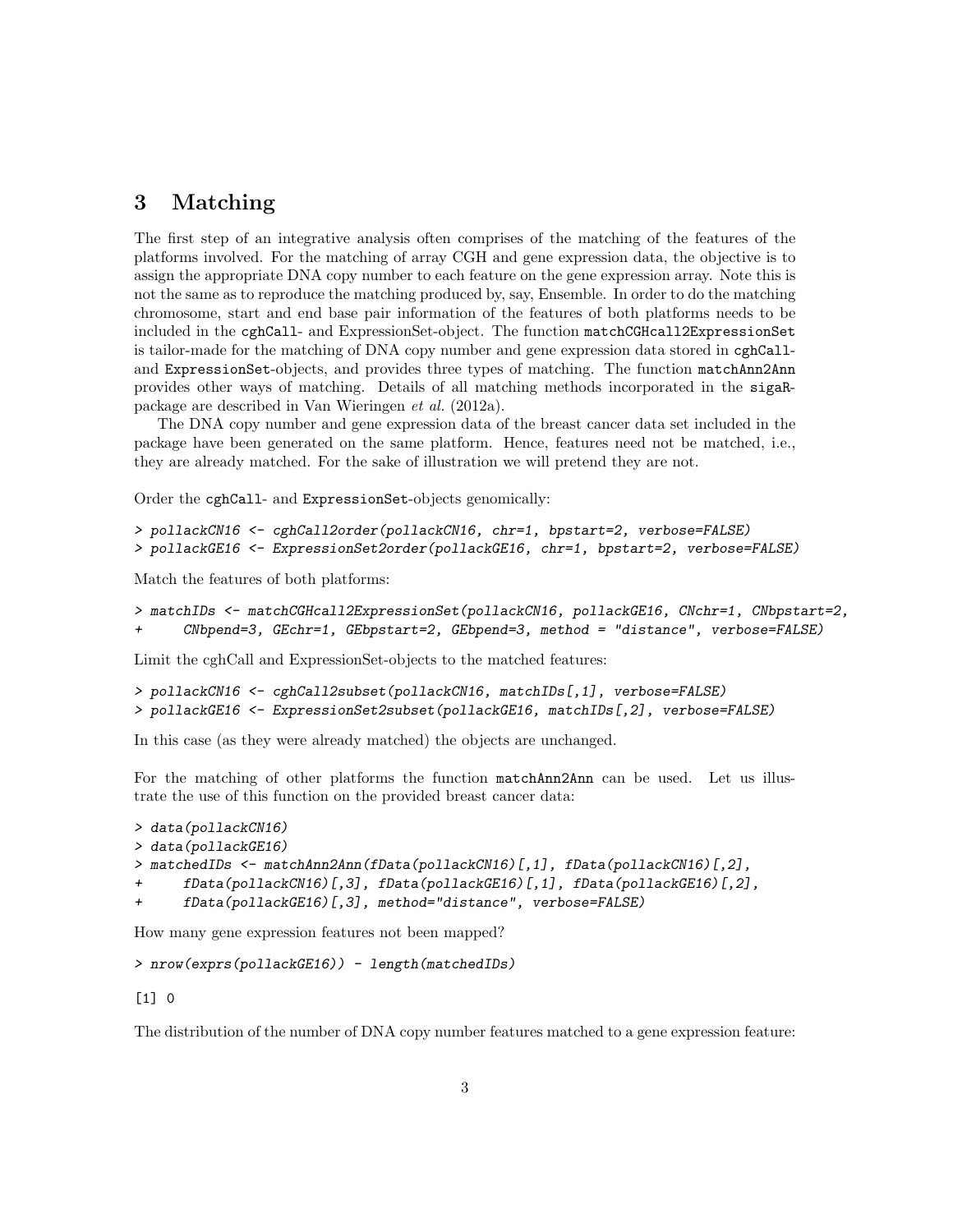```
> table(sapply(matchedIDs, nrow, simplify=TRUE))
 1 2 3
206 32 2
```
Most gene expression features are matched to a single DNA copy number feature, but some are matched to two or more features. In the latter case, the data from those features needs to be summarized into a single DNA copy number signature for that gene expression features. This may be done by weighted averaging, but other suggestions are given in Van Wieringen et al. (2012a). Hereto, add offset to distances (avoids infinitely large weights):

```
> matchedIDs <- lapply(matchedIDs, function(Z, offset){ Z[,3] <- Z[,3] + offset; return(Z)},
+ offset=1)
```
Extract id's for object subsetting:

```
> matchedIDsGE <- lapply(matchedIDs, function(Z){ return(Z[, -2, drop=FALSE]) })
```
> matchedIDsCN <- lapply(matchedIDs, function(Z){ return(Z[, -1, drop=FALSE]) })

Generate matched objects:

```
> GEdata <- ExpressionSet2weightedSubset(pollackGE16, matchedIDsGE, 1, 2, 3, verbose=FALSE)
> CNdata <- cghCall2weightedSubset(pollackCN16, matchedIDsCN, 1, 2, 3, verbose=FALSE)
```
The results are matched cghCall- and ExpressionSet-objects, which are (almost) identical the matching. Almost, as the weights are chosen differently here.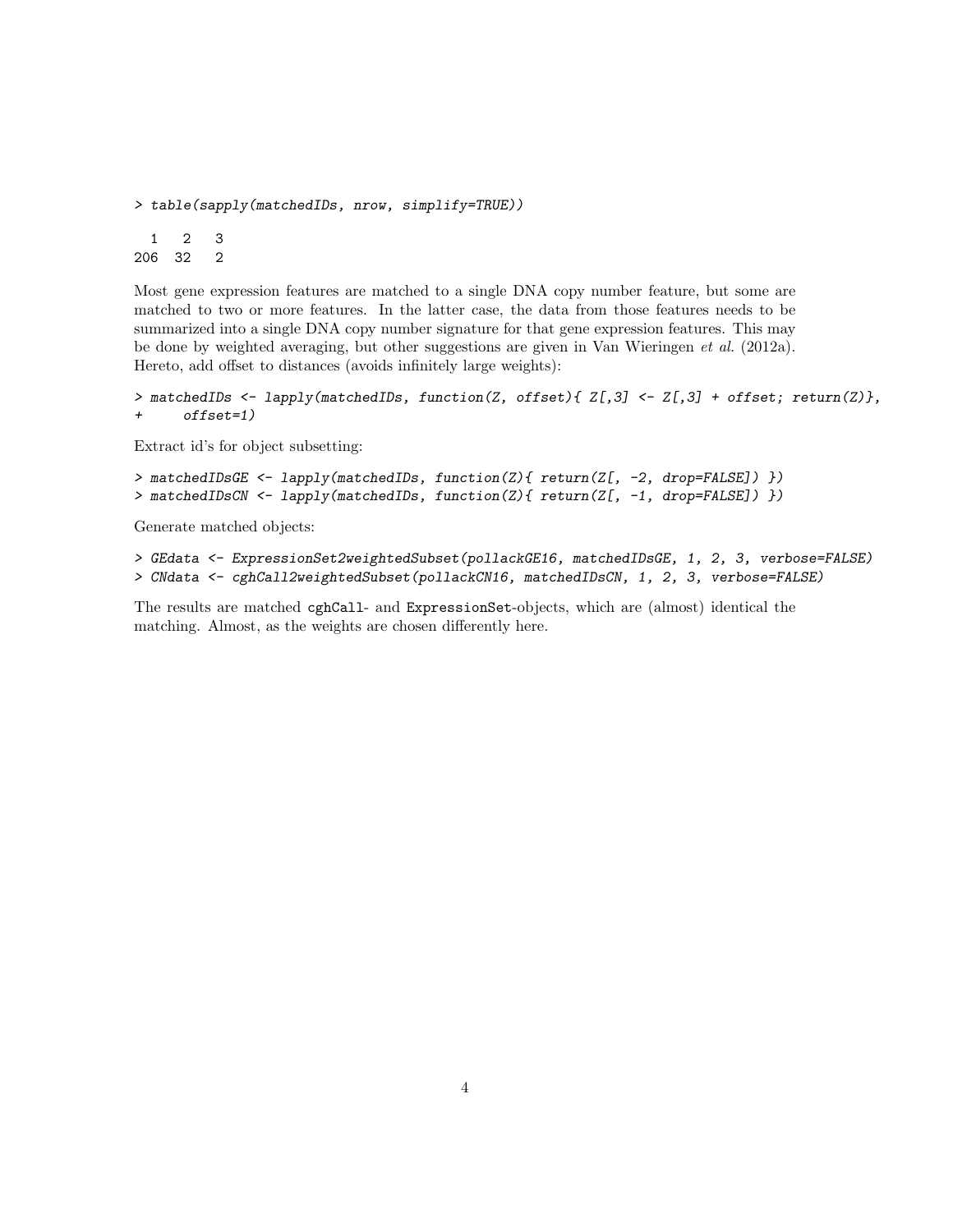# 4 Joint plotting

To get a overall impression of the relation between DNA copy number and gene expression data, plot the heatmaps of both molecular levels simultaneously:

> CNGEheatmaps(pollackCN16, pollackGE16, location = "mode", colorbreaks = "equiquantiles")



Common features in DNA copy number and gene expression data become more emphasized if, prior to simultaneous heatmap plotting, the samples both are ordered in accordance with, say, a hierarchical clustering of either of the two data sets. At all time the order of the samples should be the same for both DNA copy number and gene expression data.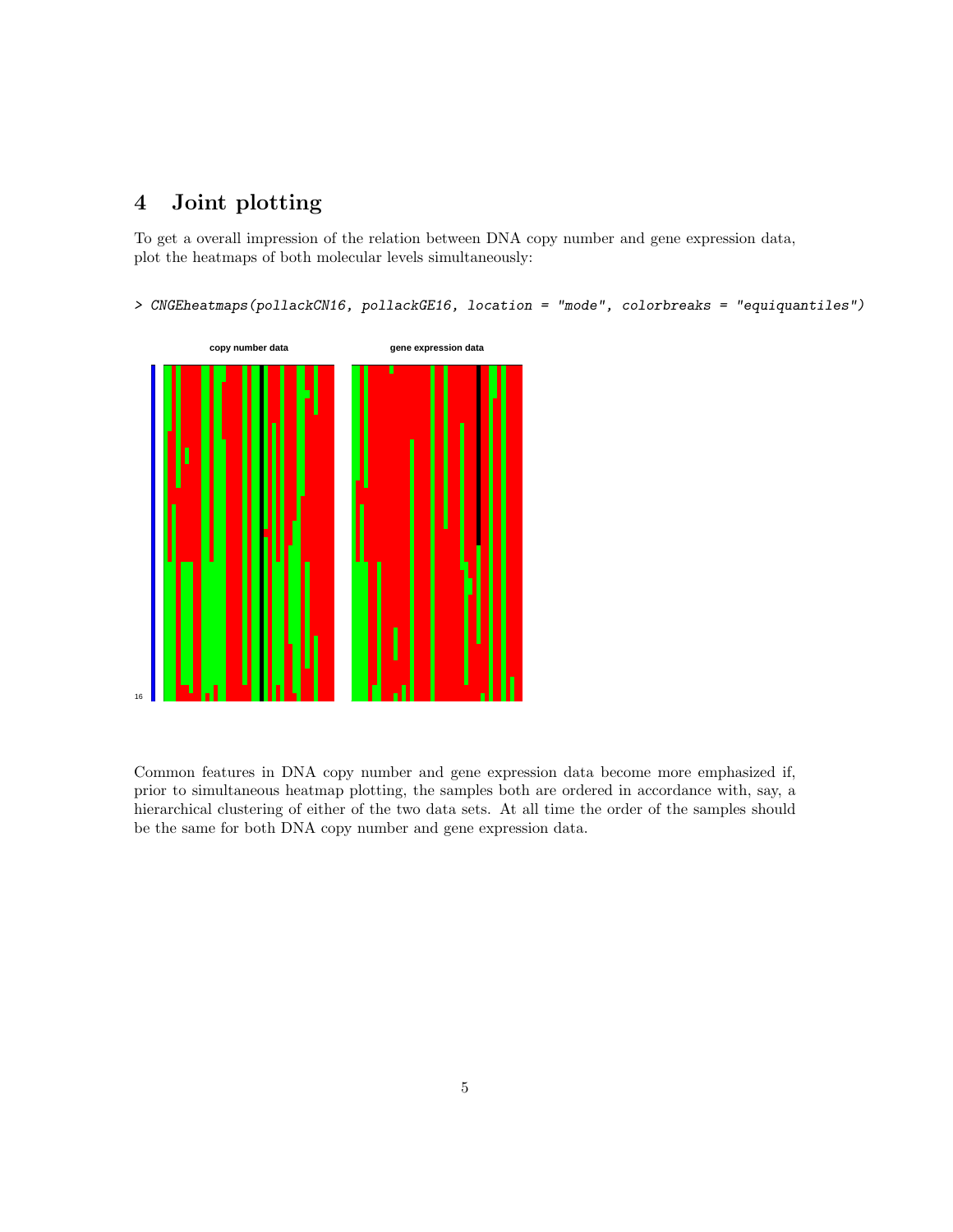Alternatively, one may be interested in the relation between DNA copy number and gene expression levels within an individual sample. This is visualized by plotting the profiles of two samples on top each other. This plotting may be limited to a particular chromosome of interest via the chr parameter.

> profilesPlot(pollackCN16, pollackGE16, 23)



The color coding in the background indicate the aberration call probabilities as produced by CGHcall (Van de Wiel et al., 2007).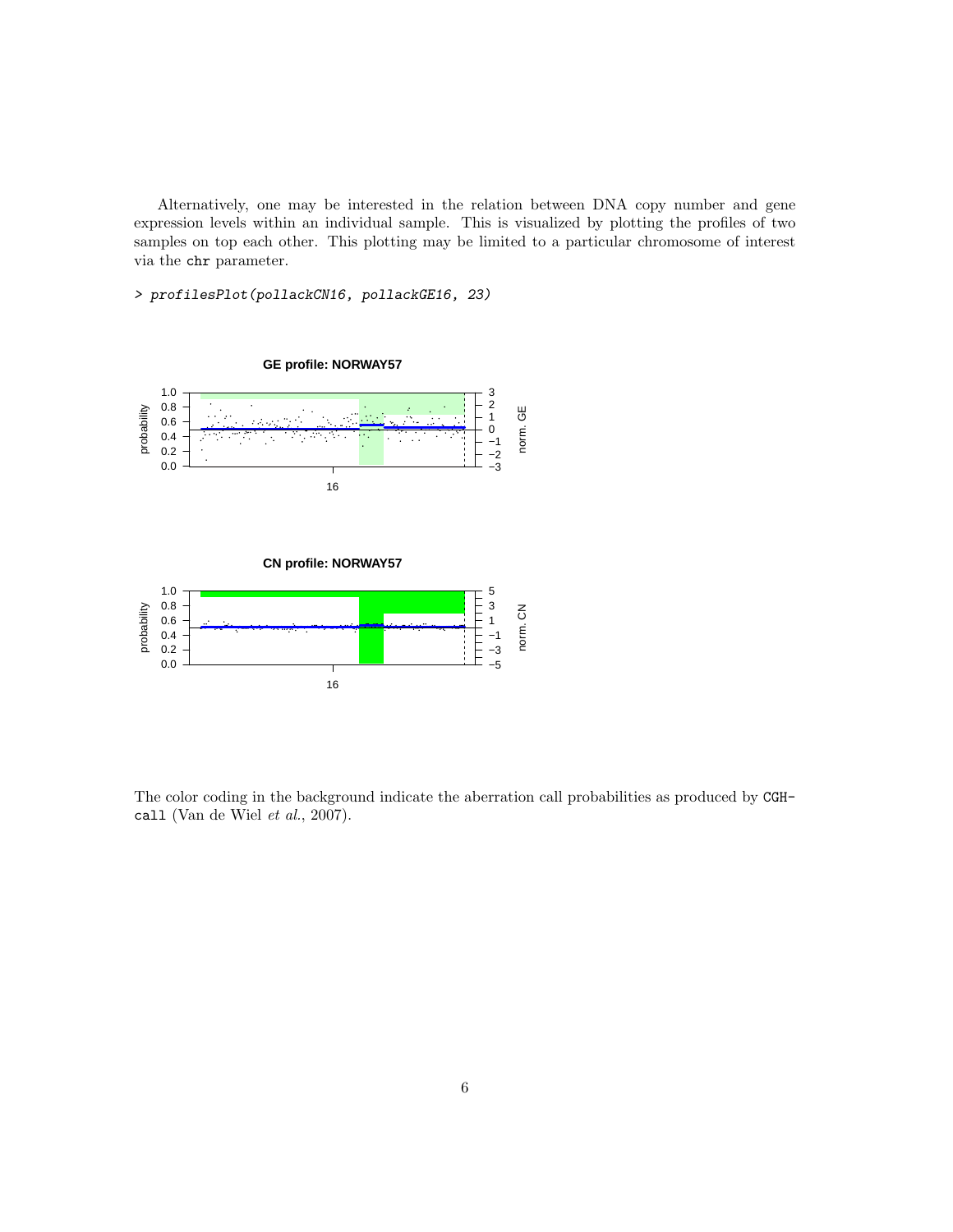# 5 Statistical unit

Before to engage in any integrative analysis it is important to identify the statistical unit of interest. The statistical unit refers to the biological entity upon which the integrative analysis is supposed to shed light w.r.t. the relationship between the molecular levels involved. The following statistical units are discerned (and illustrated in Figure 1):

- $\bullet$  Gene: The individual transcripts interrogated by the expression array.
- Region: This is a set of contiguous genes with the same DNA copy number signature. Extreme cases of a region are the chromosomes, or even the whole genome. Regions are often determined by the data of the samples in the study. This implies that their definition may vary between data sets, even though they have been generated on the same platform.
- Pathway: This is a set of genes from all over the genome. A pathway is determined by knowledge from previous experiments that has been casked in repositories like GO (Gene Ontology Consortium, 2000) and KEGG (Ogata et al., 1999). Also the presence of genes on the expression array determines the actual constitution of the set.

A gene is a limiting case of either a region or a pathway. Similarly, a region is a special case of a pathway.



Figure 1: The three statistical units discerned.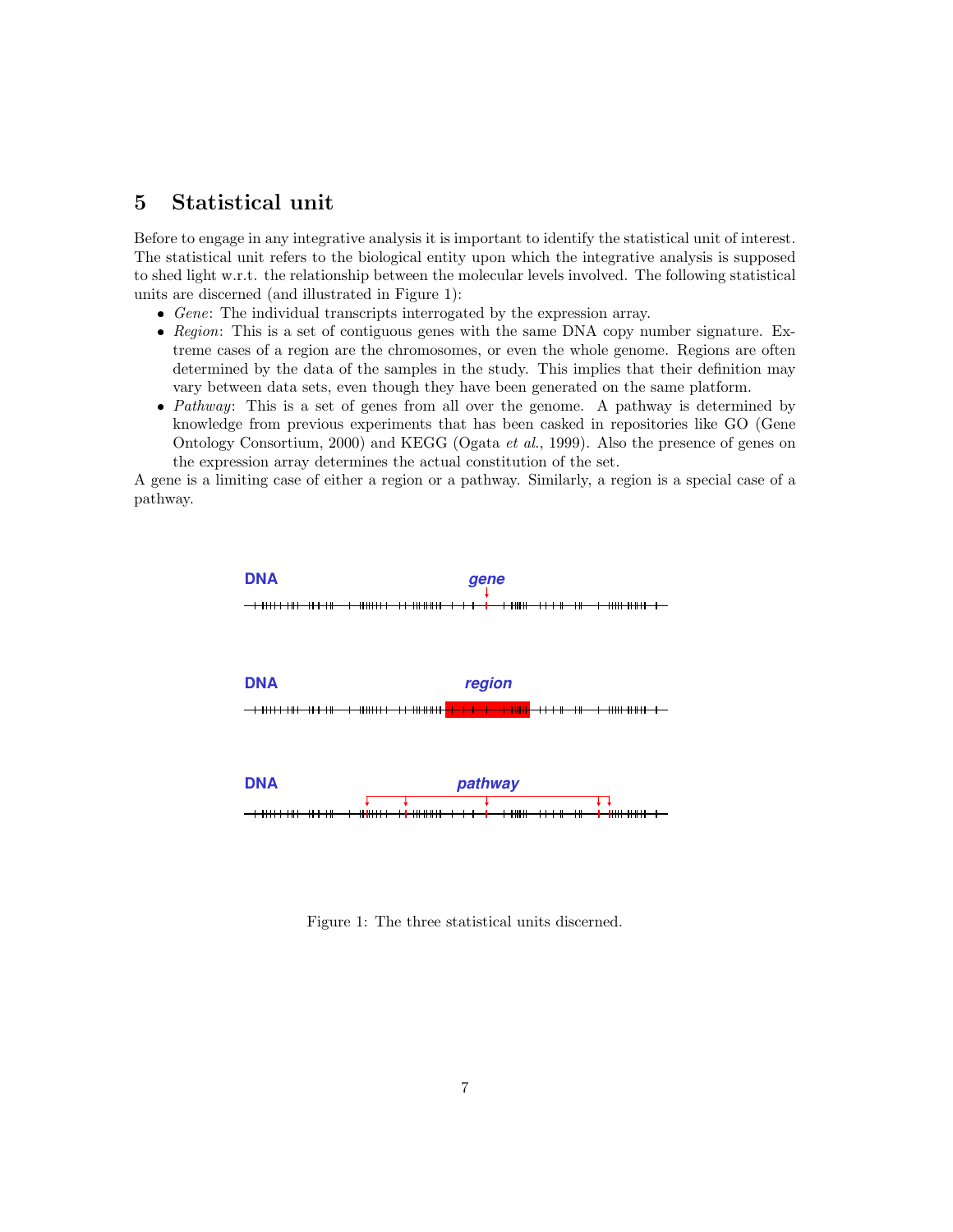## 6 Gene-wise analysis

We illustrate the integration of DNA copy number and mRNA gene expression data. The two are linked through the central dogma of molecular biology. The dogma suggests that  $a(n)$  decrease/increase in copy number of a particular genomic segment leads to a(n) decrease/increase in the expression of genes that map to that segment. This proportional relationship will be a leading principle in our integrative approaches.

A sensible starting point is a univariate integrative analysis, i.e. an analysis at the level of the individual gene Van Wieringen and Van de Wiel (2009). Such approaches aim to detect genes whose expression levels are positively associated with copy number changes. Such genes are candidate cancer genes. The detection of cancer genes is performed within a model relating the two molecular levels. The model enables the estimation of the amount of differential expression due to copy number changes and the employment of a statistical test to assess the significance of the association.

The method of Van Wieringen and Van de Wiel (2009) comes out second in a comparison of genomic cis-effect detection methods (Louhimo et al., 2012). That is, second after the method developed by the authors of the same comparison.

Note that the method for cis-effect detection of Van Wieringen and Van de Wiel (2009) uses the call probabilities of the preprocessed DNA copy number data. Would one prefer to use the segmentated DNA copy number data, a good alternative is the method of Leday *et al.* (2012). The method of Leday *et al.* (2012) models the *cis*-effect of DNA copy number on gene expression levels by means of piecewise linear regression splines. The method of Leday et al. (2012) is implemented in the plrs-package.

#### 6.1 Pre-test and tuning

The method of Van Wieringen and Van de Wiel (2009) exploits the census of cancer genes (Futreal et al., 2004), which distinguishes between proto-onco and tumor-suppressor genes associated with gain and loss, respectively. This gain (or loss) of a particular genomic segment is, through the central dogma of biology, likely to result in increased (or decreased) transcription levels of the genes on the segment. Motived by Figure 1b of Beroukhim et al. (2010), it is assumed that, within cancer of a particular tissue, a gene cannot be a proto-onco gene as well as tumor-suppressor gene for that tissue.

Unfortunately it is unknown for every gene whether it is a proto-onco or tumor-suppressor gene. Consequently, one does not know whether to compare the gene expression between samples with a normal and gain, or between those with a loss and normal. This is decided by the array CGH data: e.g., if, for a particular gene, the call probability mass (as measured over the samples) of a gain exceeds that of a loss, the loss and normal call probability masses will be merged and the 'no-gain vs. gain' comparison is carried out for this gene.

Also prior to testing, it is recommendable to discard genes beforehand. This benefits the overall (FDR) power of the testing procedure. Exclusion of genes is done:

1. On the basis of the sum of a gene's marginal call probabilities of loss and gain. If it is smaller than minCallProbMass, the gene is discarded from further analysis. Effectively, this ensures identifiability of the copy number effect on expression levels.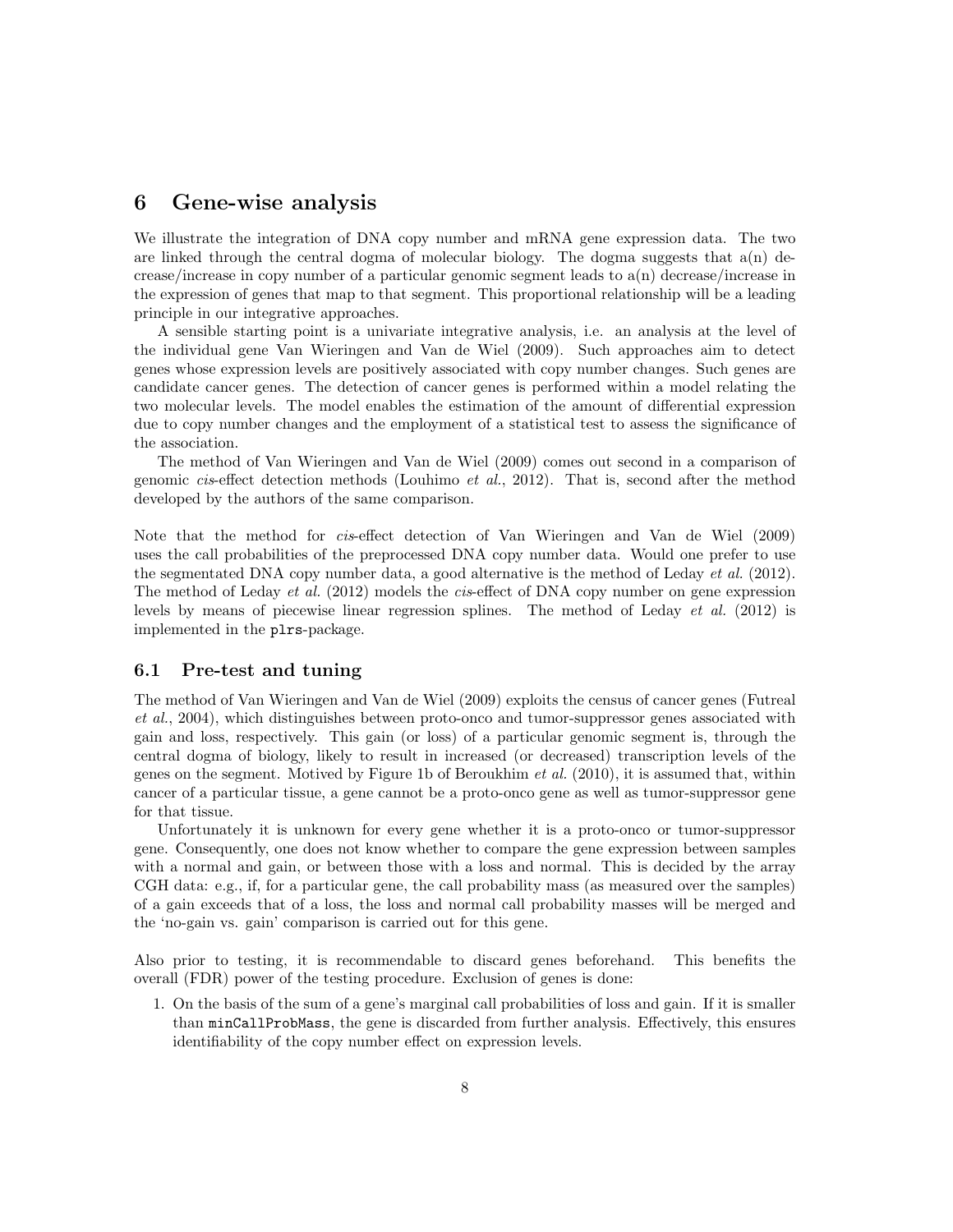- 2. On the basis of a metric, calculated from the DNA copy number data only, which aims to identify two situations for which the test is likely to have low power.
	- The first situation occurs when there is an unbalance between the expected call probabilities, as assessed over all samples. For instance, genes with

$$
\sum_{i=1} P(\text{sample } i \text{ has a loss at the location of gene } j) = 0.001
$$

and

$$
\sum_{i=1}^{n} P(\text{sample } i \text{ has no aberration at the location of gene } j) = 0.999
$$

have an unbalanced call probability distribution. A priori one expects that the proposed tests may not be powerful to detect a shift for such genes.

 $\bullet$  The second situation occurs when many samples individually (i.e. within sample) have a uniformly distributed call probability mass:  $P(\text{sample } i \text{ has loss at the location of gene } j) =$  $\frac{1}{2}$ and  $P(\text{samplei}|\text{has an aberration at the location of gene}j) = \frac{1}{2}$ . This indecision on the call is propagated into the test, resulting in low power.

The cut-off for this metric is chosen in such a way that the expected number of true discoveries is maximized.

The following command line performs the pre-testing and tuning:

```
> genes2test <- cisEffectTune(pollackCN16, pollackGE16, "wmw", nGenes = 100,
    nPerm = 250, minCallProbMass = 0.10)
```
To obtain the number of excluded genes:

```
> nrow(pollackGE16) - length(genes2test)
```
 $\overline{n}$ 

The genes2test object is a vector of the genes that are passed on for testing.

The number of excluded genes depends among others on the DNA copy number profiles. If these are 'wild', exhibiting many aberrations all over the genome, we expect most genes to have a reasonably balanced expected (over the samples) call probability distribution. If, however, there are only few genomic regions aberrated, the contrary is expected, and more genes are expected to be excluded. The number of excluded genes also depends upon the number of genes whose expression is affected by copy number changes. This, in combination with an FDR rule, increases the probability of detecting shifts for genes with unbalanced or imprecise call probability mass.

#### 6.2 Testing

We are now ready to test for DNA copy number induced differential gene expression on the set of selected genes:

```
> cisTestResults <- cisEffectTest(pollackCN16, pollackGE16, genes2test, 1,
    "univariate", "wmw", nPerm = 10000, lowCiThres = 0.10)
```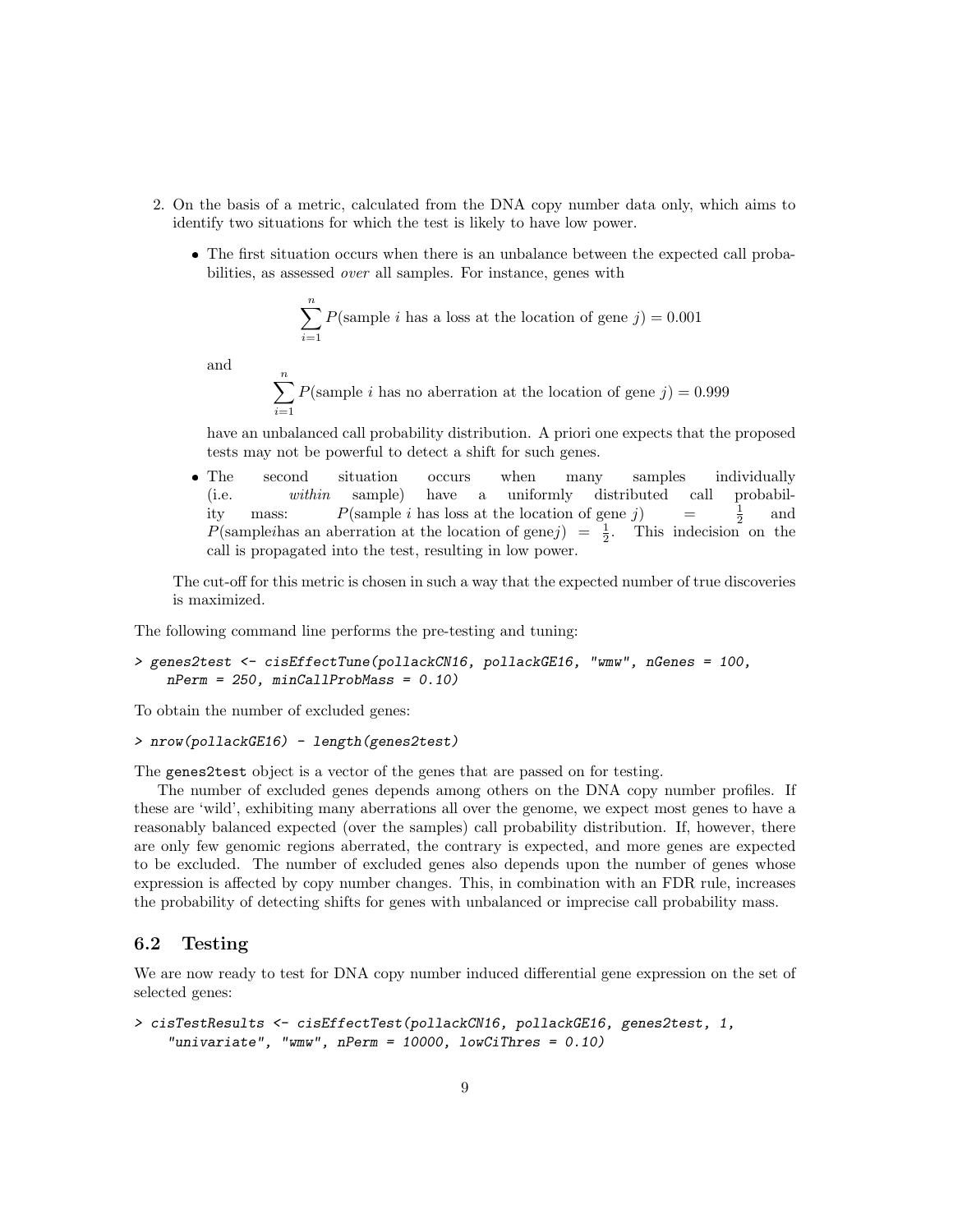The number of significant genes, obtained through:

```
> fdrCutoff <- 0.10
```

```
> sum(cisTestResults@adjP.values < fdrCutoff)
```
equals 11 at a FDR significance level of 0.05 and 16 at 0.10. Hence, approximately 10% of the genes included in the test (114) are declared significant. This is somewhat lower than the roughly 20% found in the analysis of the full data set (Van Wieringen and Van de Wiel, 2009), and may be due to the fact that fewer genomic aberrations occur on this chromosome compared to other in the data set. Irrespectively, such large percentages of significant genes are in line with 'major direct role' of DNA copy number alterations in the transcriptional program as claimed by Pollack et al. (2002), but forces us to look not only at statistical significance, but also at biological relevance. Gene prioritization (ranking) could be done by using the effect size and/or the coefficient of determination.

Finally, a global view of the effect of DNA copy number on gene expression levels is provided by a histogram of the effect sizes for all selected genes, which may be obtained through:

```
> hist(cisTestResults@effectSize, n=50, col="blue", border="lightblue",
    xlab="effect size", main="histogram of effect size")
```


For the Pollack chromosome 16 data the histogram shows an effect size distribution that is clearly shifted away from zero, indicating that many genes have affected expression levels, in turn confirming the aformentioned 'major direct role'.

The top ten of most significant genes are obtained as follows: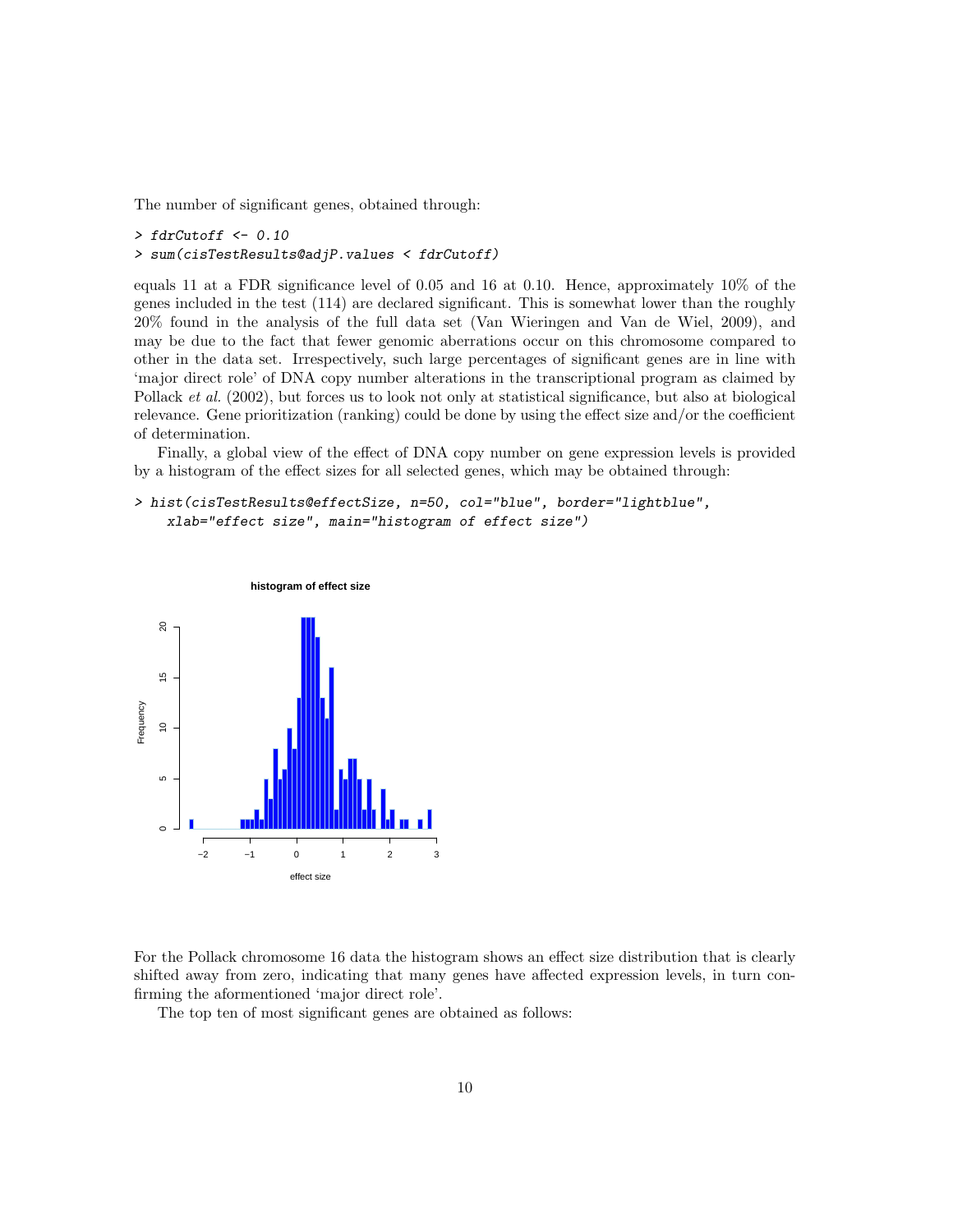|                     |                          |     |               |        |        | > cisEffectTable(cisTestResults, number=10, sort.by="p.value") |               |                         |
|---------------------|--------------------------|-----|---------------|--------|--------|----------------------------------------------------------------|---------------|-------------------------|
|                     |                          |     |               |        |        | geneId comparison av.prob1 av.prob2 effectSize                 |               | R2 p. value adjP. value |
| <i>IMAGE:366728</i> | $\ldots$                 | 174 |               | 0.1110 | 0.8888 |                                                                | 1.1840 0.3138 | 0.0001 0.00570000       |
| <i>IMAGE:51320</i>  | $\mathbf{1}$             | 237 | $\mathcal{L}$ | 0.8970 | 0.1029 |                                                                | 1.3465 0.4165 | 0.0002 0.00570000       |
| IMAGE:625683        |                          | 229 | $\mathcal{L}$ | 0.8977 | 0.1022 |                                                                | 1.5268 0.3378 | 0.0002 0.00570000       |
| IMAGE:825335        |                          | 239 | $\mathcal{P}$ | 0.8970 | 0.1029 |                                                                | 1.1664 0.1830 | 0.0002 0.00570000       |
| IMAGE:897774        |                          | 236 | 2             | 0.8970 | 0.1029 | 1.8775 0.3143                                                  |               | 0.0004 0.00912000       |
| <i>IMAGE:845419</i> | $\ldots$                 | 238 | $\mathcal{P}$ | 0.8970 | 0.1029 | 1.6652 0.4841                                                  |               | 0.0011 0.01646667       |
| <i>IMAGE:52226</i>  | $\ldots$                 | 90  | 2             | 0.8911 | 0.1087 | 2.6185 0.2609                                                  |               | 0.0012 0.01646667       |
| IMAGE:261971        | $\overline{\phantom{a}}$ | 240 | $\mathcal{L}$ | 0.8970 | 0.1029 | 1.0780 0.3931                                                  |               | 0.0013 0.01646667       |
| IMAGE: 279152       |                          | 55  | $\mathcal{P}$ | 0.8764 | 0.1234 | 0.6754 0.1778                                                  |               | 0.0013 0.01646667       |
| IMAGE:487831        |                          | 89  | 2             | 0.8911 | 0.1087 | 2.0120 0.2403                                                  |               | 0.0019 0.02166000       |

The most significant gene is interrogated by clone IMAGE:366728. It is lost in approximately 11% of the samples. The estimated *cis*-effect size of DNA copy number aberrations on the expression levels of this transcripts equals 1.1840. With an  $R^2 = 0.31$ , the genomic aberrations explain explains 31% of the variation in the expression of the transcript interratogated by IMAGE:366728. The multiplicity corrected p-value of the proposed test equals IMAGE:366728 is depicted in the figure below.

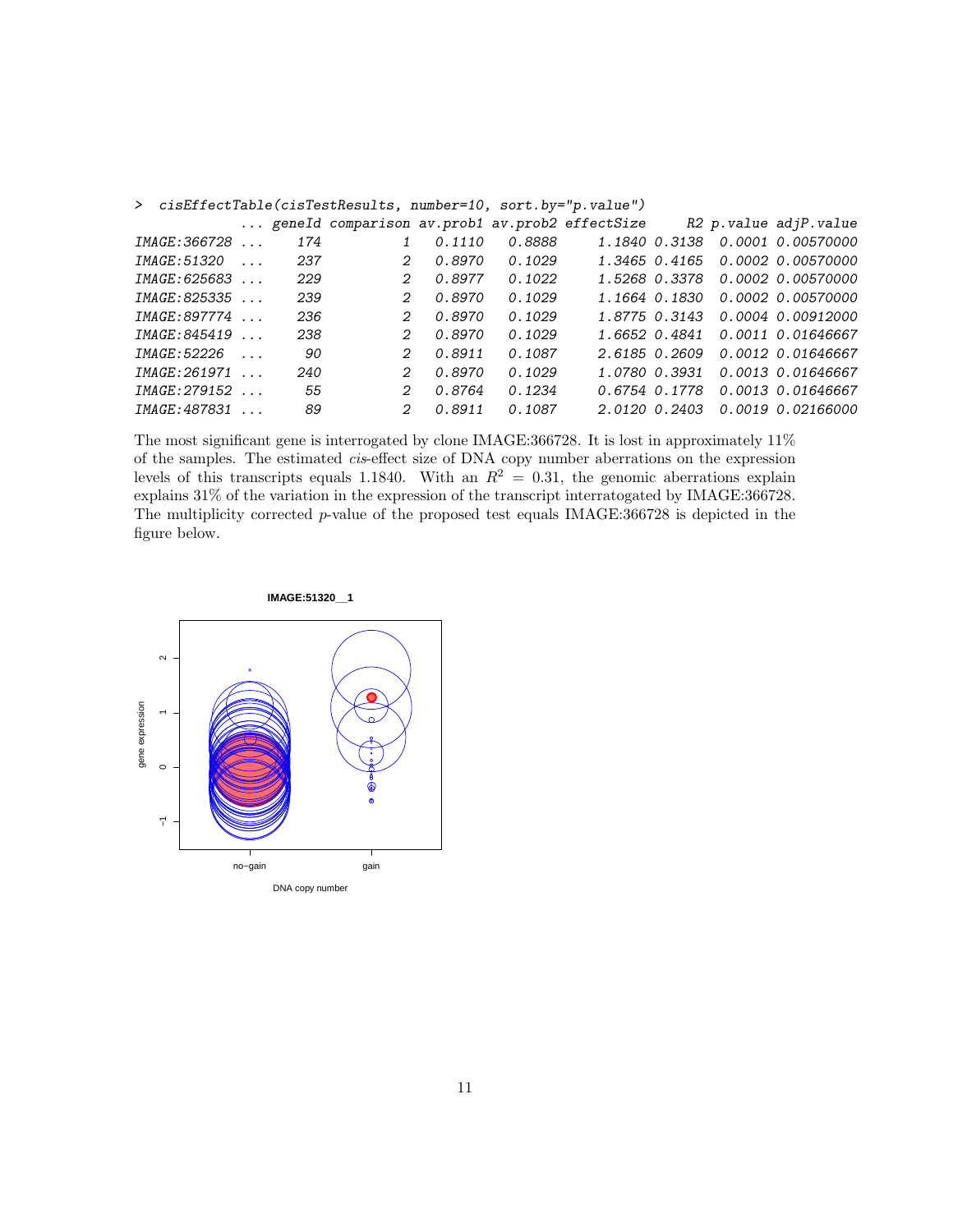#### 6.3 Regional analysis

The breakpoint nature of the copy number data implies that neighboring genes share the same copy number signature. One expects that their expression levels are affected in a similar fashion. Indeed, it has been observed that co-expressed neighborhoods, neighborhoods of contiguous genes showing markedly similar expression patterns, appear throughout the cancer genome and often coincide with the location of well-known recurrent copy number aberrations. This suggests that CNAs (Copy Number Aberrations) not only affect the expression of key proto-onco or tumor-suppressor genes, but may also alter the expression levels of many other genes in the cancer genome. In particular, whole chromosome aberrations have been shown to affect expression levels of many genes are affected in accordance with the gene dosage.

The above motivates the modification of the univariate approach. In Van Wieringen and Van de Wiel (2009) this is done by borrowing information across the genes within each region (defined as a series of adjacent clones with the same DNA copy number signature), but test for DNA copy number induced differential expression per gene. This is done by shrinking the test statistics within the region. In order to perform such a 'regional analysis' change the **analysisType** parameter:

```
> cisTestResults <- cisEffectTest(pollackCN16, pollackGE16, genes2test, 1,
    "regional", "wcvm", nPerm = 10000, lowCiThres = 0.10)
```
Compare this to the results of the univariate analysis.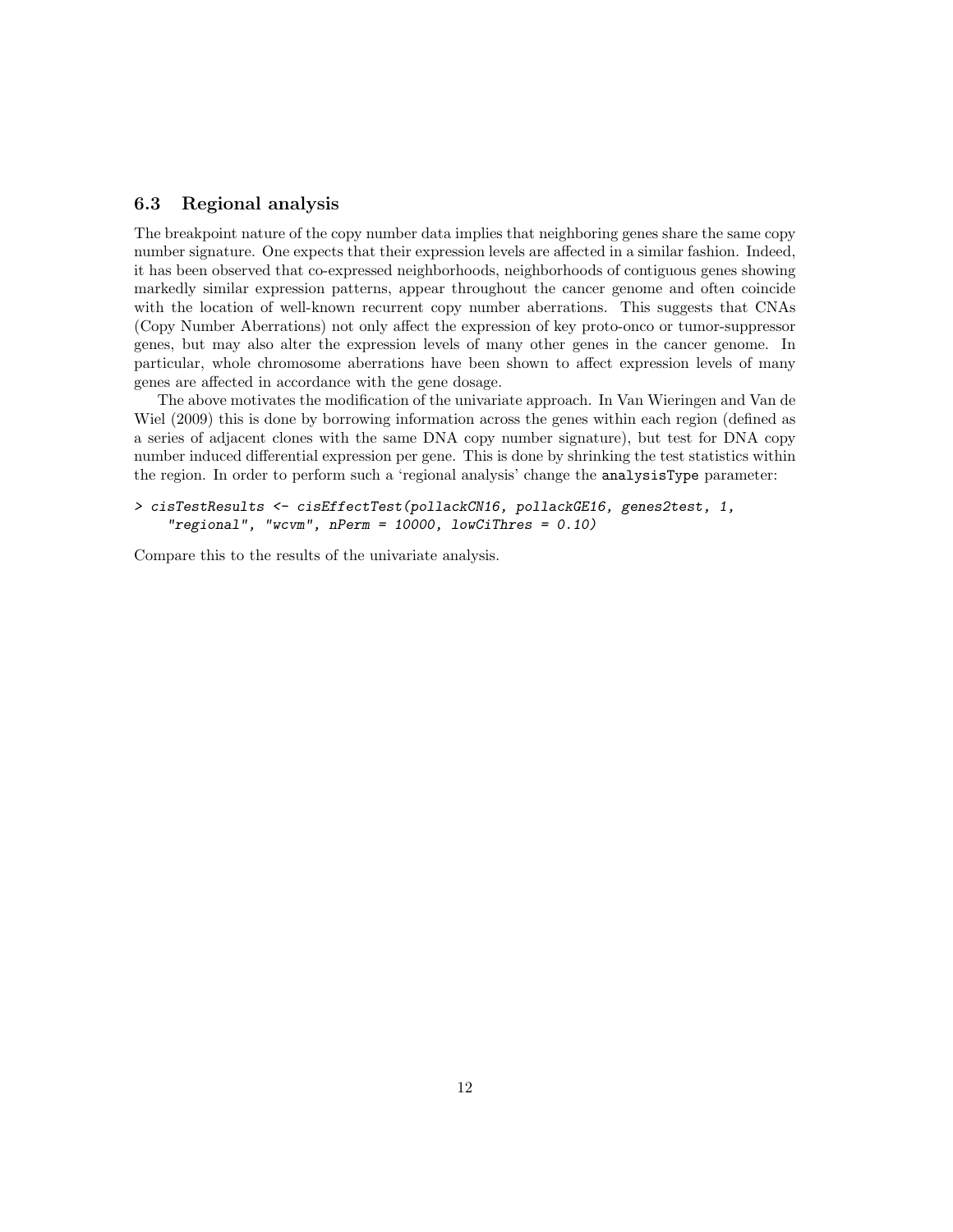# 7 Region analysis

A more formaly extension of the univariate approach would describe the relation between the two molecular levels in a set of neighboring genes with identical copy number aberration patterns explicitly. In Van Wieringen *et al.* (2010) we proposed a multivariate random coefficients model which addresses regional co-expression through the incorporation of fixed parameters for the joint copy number effect on the expression levels of all genes in the region, with the inclusion of random coefficients for possible individual gene effects. In addition, co-expression non-attributable to copy number changes is accounted for by the correlation structure of the residual gene expression (caused by, e.g., epigenetic effects or a common transcription factor). This random coefficients model facilitates a global analysis of CNA associated regional co-expression at the level of the region (rather than its genes). It allows to assess a) whether there is a shared CNA effect on the expression levels of the genes within the region, and b) whether the CNA effect is identical for all genes. The model parameters are estimated from high-throughput data. In order to deal with the data's high-dimensionality  $(p > n)$ , we have optimized the estimation procedure in terms of computational speed and memory use. Hypotheses of interest regarding copy number induced co-expression model parameters are evaluated by re-sampling. The prior knowledge on the direction of the effect of copy number changes on gene expression is incorporated in the estimation. Two real data examples illustrate how the proposed methodology may be utilized to study regional co-expression associated with DNA copy number aberrations. The proposed random coefficients model may also be applied to expression data of other products that are transcribed from the DNA, such as microRNAs, that share the same copy number signature. The application of the random coefficients model of Van Wieringen et al. (2010) is illustrated on these Pollack data.

The data are first put in the appropriate format. Select feature of interest:

> featureNo <- 240

Determine features having the same DNA copy number signature:

> ids <- getSegFeatures(featureNo, pollackCN16)

perform input checks...

Extract copy number and expression data of features comprising the region:

> Y <- exprs(pollackGE16)[ids,]

Transpose  $Y$ , the traditional data matrix representation for regression

 $> Y \leftarrow t(Y)$ 

Extract copy number profile of the region (segmented log2-ratios):

> X <- segmented(pollackCN16)[featureNo,]

Put  $X$  in the right format:

> X <- matrix(as.numeric(X), ncol=1)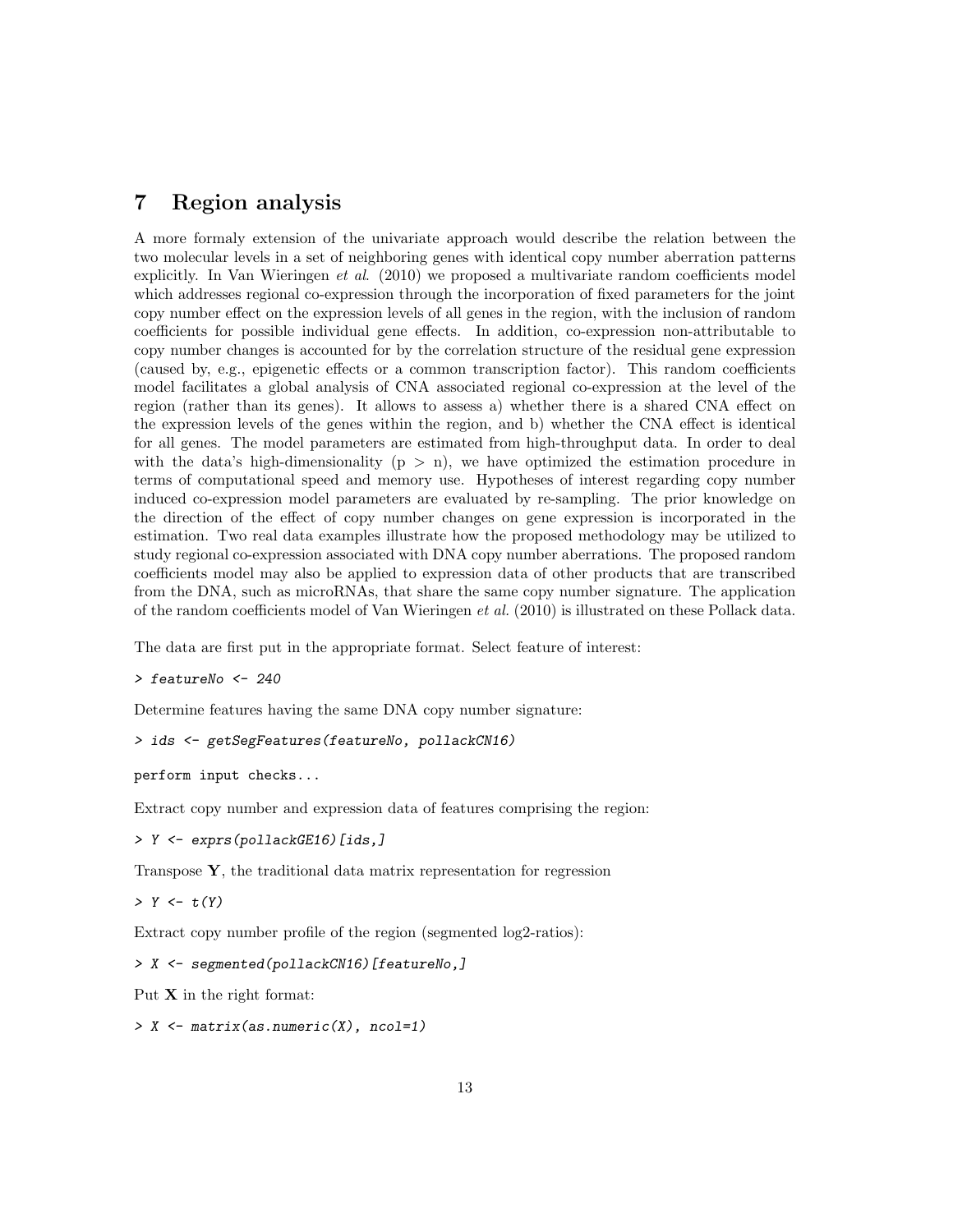To fit the random coefficients model to the gene expression data Y and DNA copy number data X of the selected region, first center the expression data of each gene around zero (to avoid having to fit an intercept), and make the linear parameter constraints matrix  $\mathbf{R}$ :

```
> Y \leftarrow sweep(Y, 2, apply(Y, 2, mean))
> R \leftarrow matrix(1, ncol=1)
```
The regression parameter  $\bar{\beta}$  represents the DNA copy number effect on expression levels, and is assumed to be non-negative as the relationship between the two molecular levels is believed to be concordant.

Now fit the random coefficients model to the data:

```
> RCMresult <- RCMestimation(Y, X, R)
```
To display the results of the model fit:

```
> summary(RCMresult)
Coefficients:
      [,1]
[1,] 1.624
Random effects (as variances):
      [,1]
[1,] 0.228
Variance (average): 0.29
Correlation (unif): 0.487
Shrinkage: 0
Log-likelihood: -124.607
```
This analysis reveals that there is a non-zero shared copy number effect on the expression levels of the genes in the region:

> RCMresult@betas

#### [1] 1.62361

In addition, the analysis indicates that expression levels of the genes are not affected in a heterogeneous manner (there is no random effect) by the gene dosage:

#### > RCMresult@tau2s

[1] 0.2283116

Also noteworthy is the estimate of the 'residual co-expression'  $\rho$ , which is rather high:

> RCMresult@rho

[1] 0.48688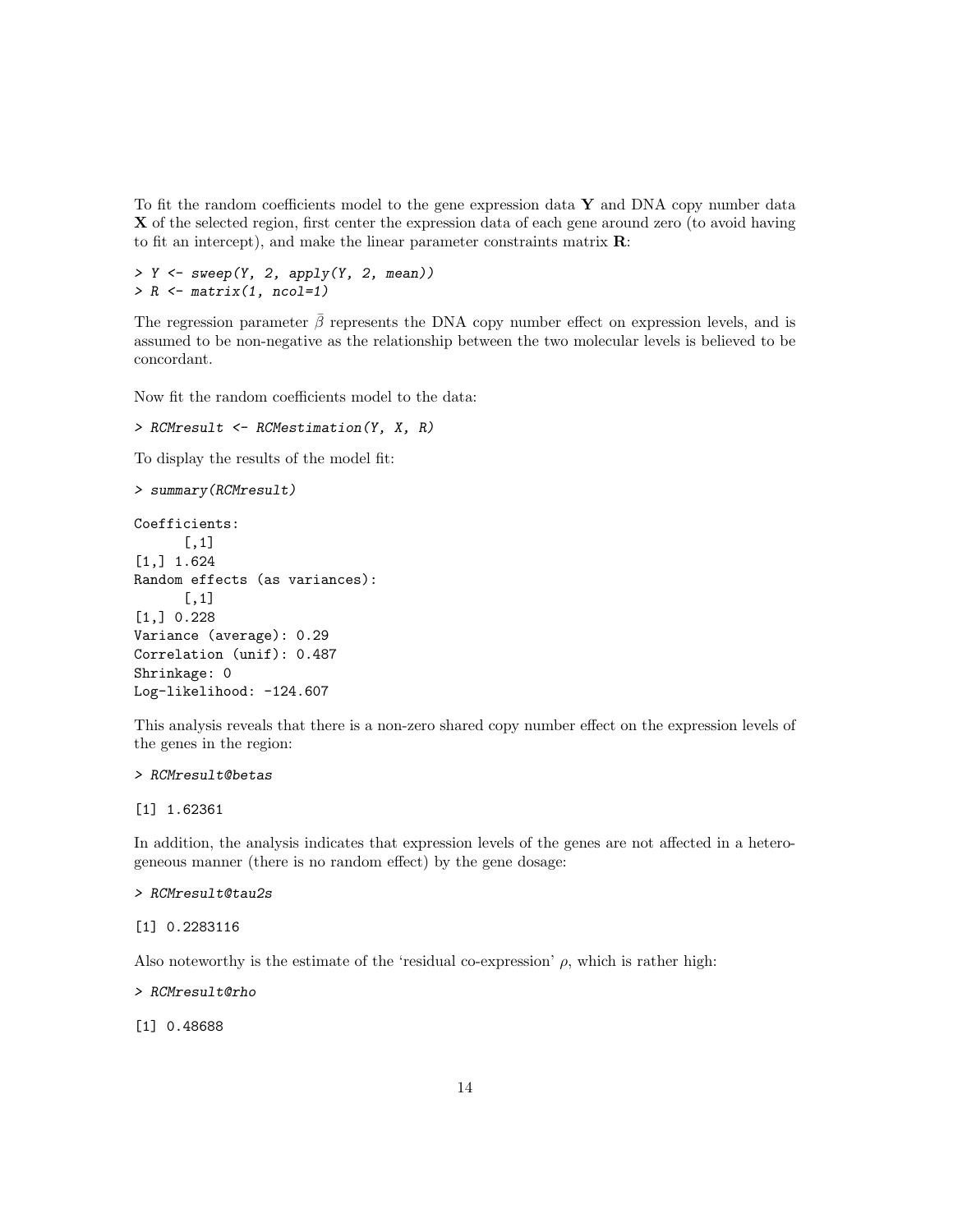This suggests that other factors (like a common transcription factor or methylation) may play a role in the co-expression of the region.

Significance of either the shared or heterogeneous (or jointly) DNA copy number effect is assessed through the parametric bootstrap. This is illustrated for the shared DNA copy number effect for the selected region. To test the hypothesis of no DNA copy effect vs. the hypothesis of a shared effect:

> RCMtestResult <- RCMtest(Y, X, R, testType="II")

Display the results:

```
> summary(RCMtestResult)
```

```
Coefficients:
      [,1]
[1,] 1.265
Random effects (as variances):
     [,1]
[1,] 0Variance (average): 0.29
Correlation (unif): 0.487
Shrinkage: 0
Log-likelihood: -125.948
```

```
Test statistic: 13.165, p-value: 0
Remarks: none
```
The test for a DNA copy number effect (both shared and random) on the expression levels is significant at the 0.05 level.

The results of this analysis may be visualized. This visualization should also provide us with an impression of the variation of the DNA copy number-gene expression relationship over the genes. To that end, we sample from the random coefficient distribution, and calculate corresponding expected expression values:

```
> GEpred <- numeric()
> for (u in 1:1000){
+ slope <- rnorm(1, mean=RCMresult@betas[1], sd=sqrt(RCMresult@tau2s[1]))
+ slope[slope < 0] <- 0
+ GEpred <- rbind(GEpred, as.numeric(slope * X[,1]))
+ }
> verts <- rbind(apply(GEpred, 2, min), apply(GEpred, 2, max))
```
Now plot the result:

The pink area indicates where we would expect – on the basis of the fitted random coeffients model – the regression lines of the individual genes. Indeed, they fall inside the pink area. The red line represents the shared DNA copy number effect on gene expression levels within the region.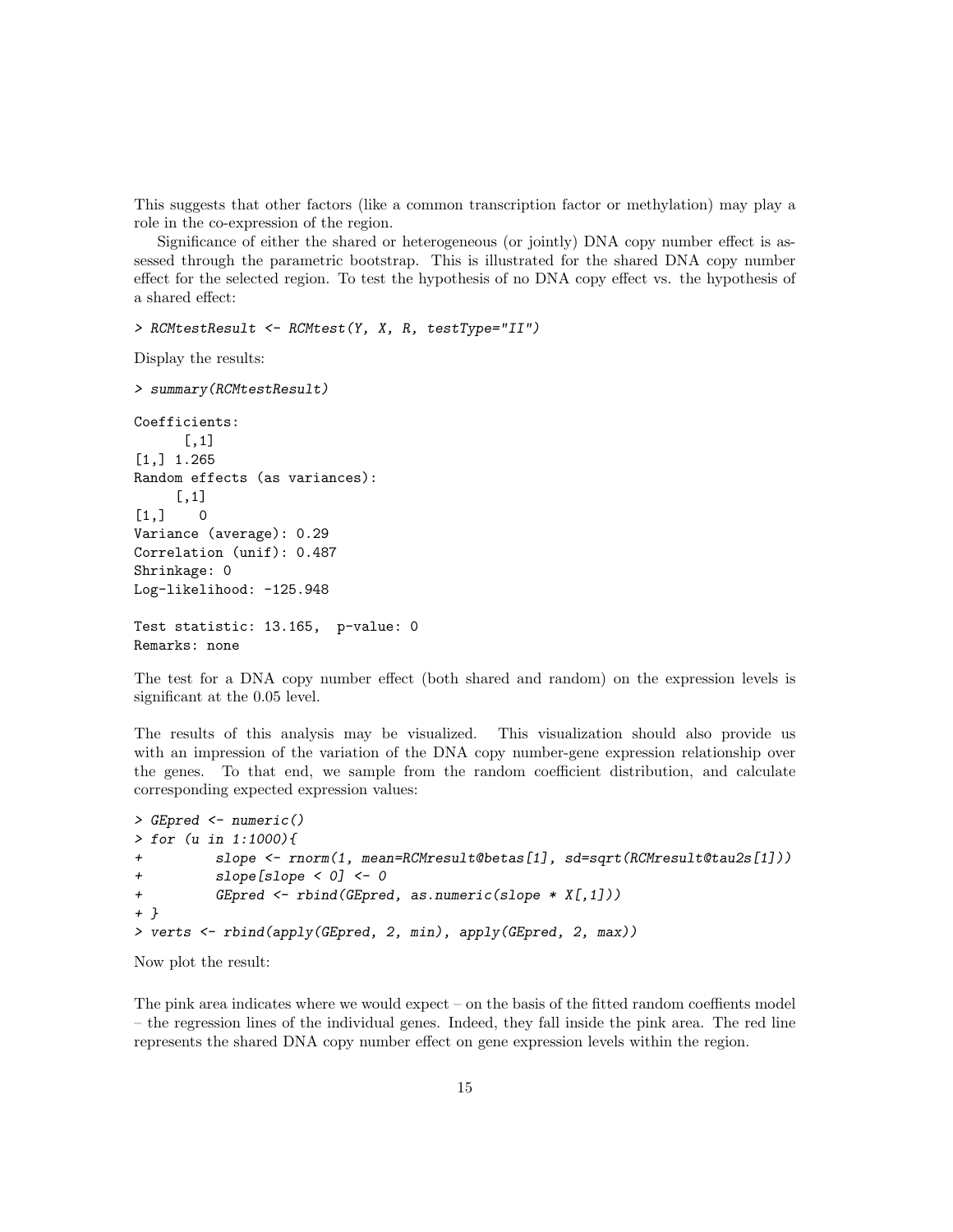```
> plot(Im(Y[,1] \sim X[,1])$fitted.values \sim X[,1], type="1", ylim=c(-1.0, 2.2),
+ ylab="gene expression", xlab="DNA copy number")
> polygon(x=c(X[order(X[,1]), 1], X[order(X[,1], decreasing = TRUE), 1]),
+ y=c(verts[1, order(X[,1])], verts[2, order(X[,1], decreasing = TRUE)]),
+ col="pink", border="pink")
> for (j in 1:ncol(Y)){
+ lines(X[,1], \text{lm}(Y[,j] \sim X[,1])$fitted.values)
+ }
> lines(X[,1], RCMresult@betas[1] * X[,1], type="l", col="red", lwd=4)
```
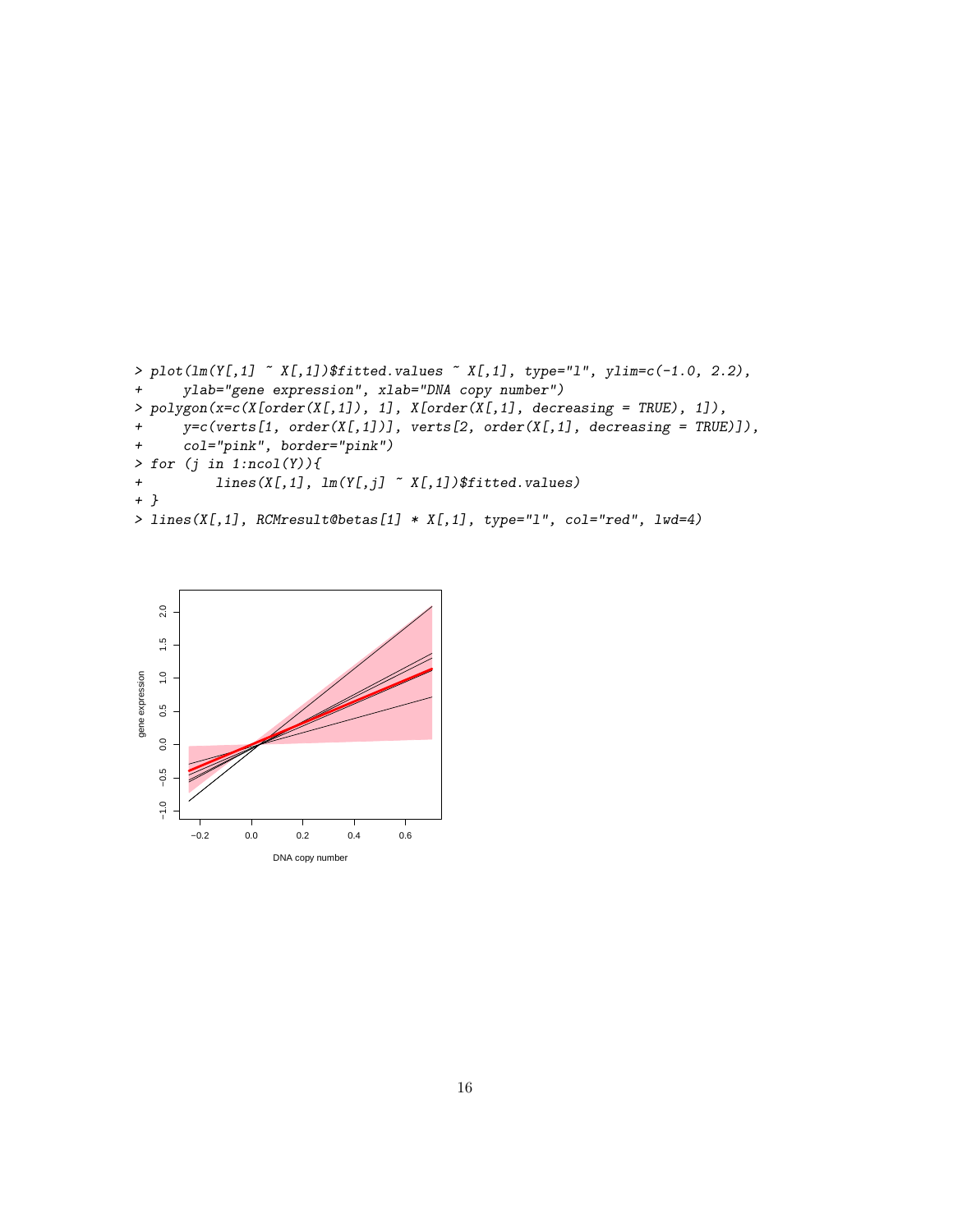## 8 Pathway analysis

The random coefficients model of Van Wieringen et al. (2010) analyzes regions, a gene set that comprises of contiguous genes. As such, the relationship between DNA copy number and gene expression is investigated locally at the genome. Alternatively, one may wish the study gene sets that constitue of genes originating from all over the genome, and that together form a pathway. The presence of a DNA copy number effect shared by all genes in the pathway – as is modeled by the random coefficients model of Van Wieringen *et al.*  $(2010)$  – is unlikely, and we resort to the methodology discussed in Van Wieringen et al. (2011a).

Van Wieringen et al. (2011a) jointly analyze DNA copy number and gene expression data within pathways rather then regions. In particular, a pathway may comprise the whole genome. To this end, Van Wieringen *et al.* (2011a) use the information theoretic concepts *entropy* (a multivariate measure of spread) and *mutual information* (a multivariate measure of correlation). The estimation of and testing procedures related to these concepts using high-dimensional genomics data of Van Wieringen et al. (2011a) have been implemented in the sigaR-package.

The Pollack breast cancer data is used to illustrate how these concepts may be employed for the integrative analysis of DNA copy number and gene expression. To assess whether there is an assocation between the DNA copy number and gene expression of chromosome 16 in breast cancer, we analyze the mutual information between the two molecular levels. By studying the mutual information between  $\bf{Y}$  and  $\bf{X}$ , we compare the unconditional entropy of the gene expression to its conditional counterpart, conditional on DNA copy number.

Again, extract the DNA copy number (normalized log2 ratios) and gene expression data:

```
> X <- copynumber(pollackCN16)
> Y <- exprs(pollackGE16)
```
Transpose both data matrices to the traditional regression representation:

```
> Y \leftarrow t(Y)> X \leftarrow t(X)
```
Calculate the MI (mutual information):

```
> hdMI(Y, X, method="knn")
```
[1] 1.103678

Test whether the MI is equal to zero:

```
> MItestResults <- mutInfTest(Y, X, nPerm=100, method="knn", verbose=FALSE)
> summary(MItestResults)
```
Mutual information test: Test statistic: 1.104, p-value: 0 Remarks: none

The p-value is smaller the 0.01. Using a significance level of 0.05, this implies that there is a significant association between the two molecular levels. This 'mutual information' test can be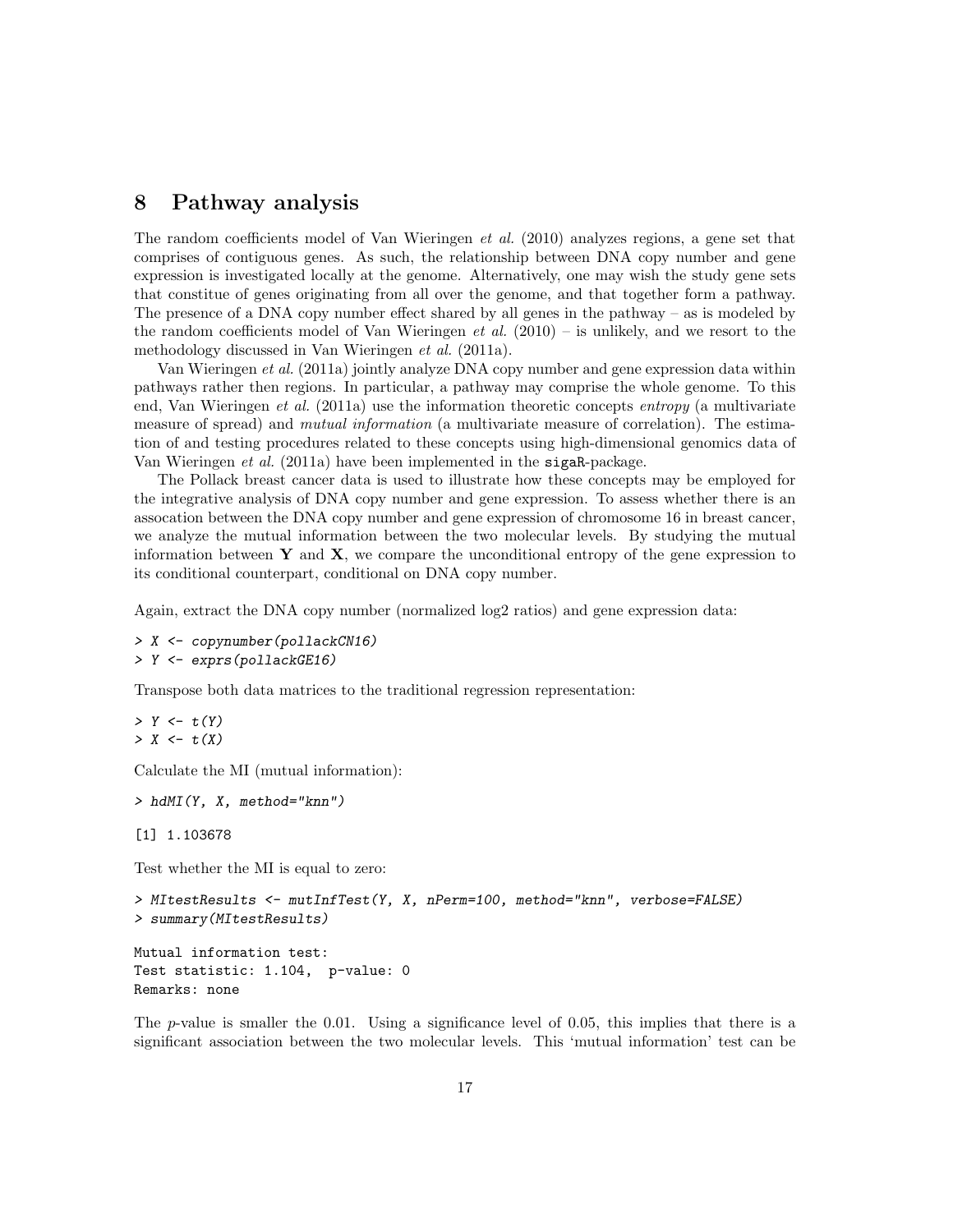used as a general purpose gene set test to investigate the association between two molecular levels within pathways.

This association between the two molecular levels as suggested by the mutual information test, may be visualized. The  $k$ -NN entropy statistic is composed of the entropies at each observation. Each sample's contribution to the  $k$ -th nearest neighbor genomic entropy estimate may then be plotted against its contribution to the  $k$ -th nearest neighbor transcriptomic entropy estimate. If indeed the entropies of the two molecular levels are closely related, we expect the 'marginal' entropies at each observation to be positively associated. Below we plot these 'marginal' entropies of both molecular levels against other:

```
> plot(isoreg(hdEntropy(Y, method="knn") ~ hdEntropy(X, method="knn")),
```
- + lwd=2, pch=20, main="", ylab="marginal transcriptomic entropy",
- + xlab="marginal genomic entropy")



There is a small positive association visible. To emphasize this we have added the isotonic regression curve. This may also be assessed by Spearman's correlation coefficient:

> cor(hdEntropy(Y, method="knn"), hdEntropy(X, method="knn"), m="s")

#### [1] 0.2332665

The correlation between the 'marginal' entropies of the two molecular levels too reveals a positive association.